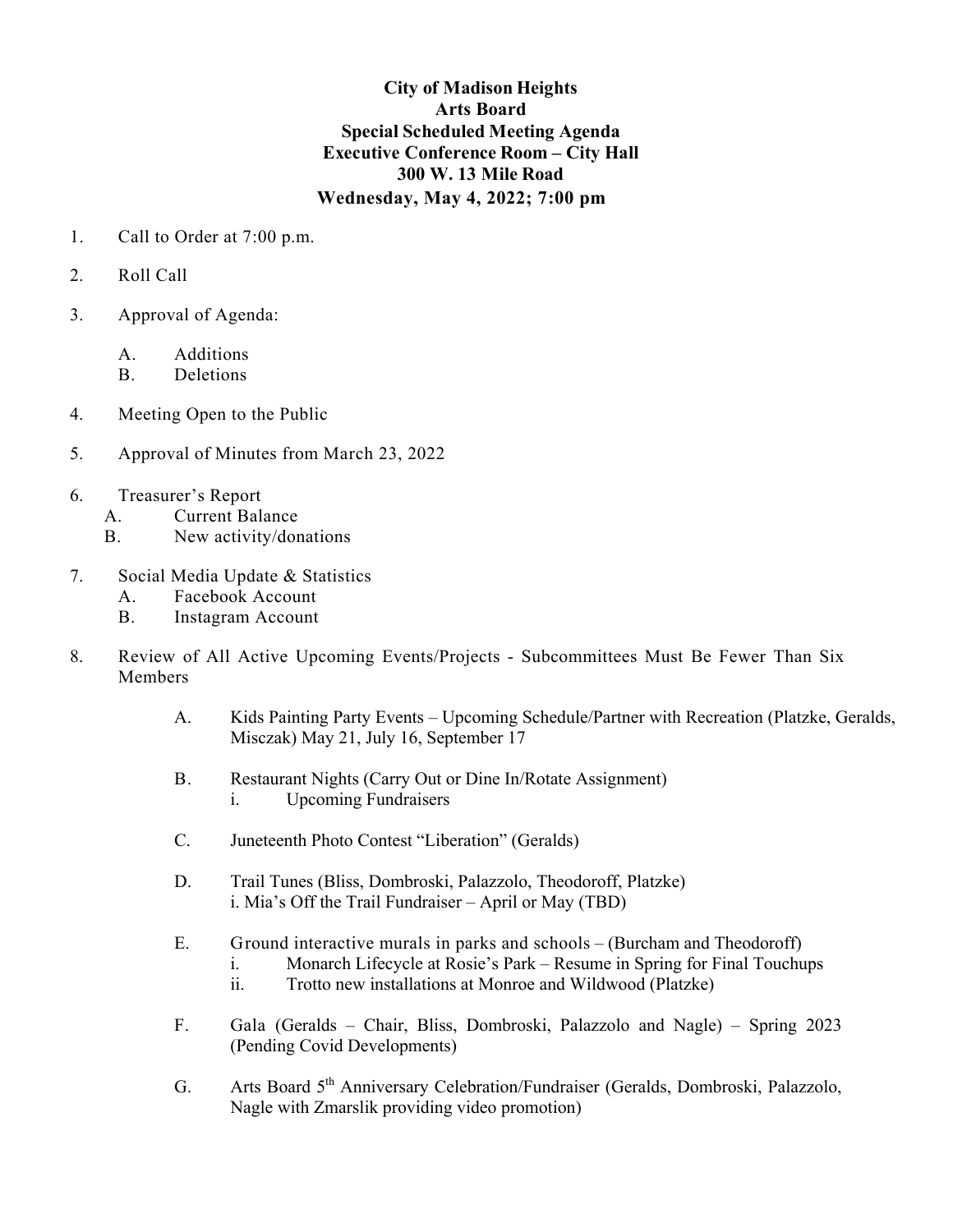- H. Karaoke night fundraiser (Platzke, Palazzolo, Burcham, Nagle, Bliss)
- I. Civic Center Complex Renovation Art Installation Project (Bliss, Burcham)
- 9. Grant Opportunities
	- i. Play Everywhere Kaboom Grant Fanciful Footpath at MH Library (Misczak staff liaison for Arts Board)

a. Ground Murals from Northeast Corner Sidewalk to Southeast Corner Sidewalk – Resume work in spring with Board Members and artist and/or student volunteers

- ii. Progress Forward Community Advisory Board (CAB) \$5,000 Grants Submitted on January 20, 2022 – Award Notice: Trail Tunes \$2,500/Gala \$1,500 (Pumpkin Walk denied as violation of their governing rules prohibiting marketing to children) – New Proposals (Geralds, Zmarslik, Rohrbach)
- iii. Community Foundation for Southeast Michigan Grants from \$5,000 \$1,000,000
	- a. Deadlines: Feb 15 for June Decision, May 15 for September Decision, August 15 for December Decision, November 15 for March Decision (Geralds, Zmarslik, Rohrbach)
- 10. Huffman Park Mural Project Quality of Life Awards approved \$2,000 (Reg Council Mtg 6/14/21) Deadline for artist submissions April 30, 2022
- 11. DIA Inside/Out on hold start application in **August** 2022 for 2023 program
- 12. High School Representatives Pending Change to By-Laws/Board Resolution to Include Students at Large to be Appointed by the Board
	- A. Lamphere –Luetz formally appointed
	- B. Madison Basler formally appointed
	- C. Bishop Foley –Need Representative